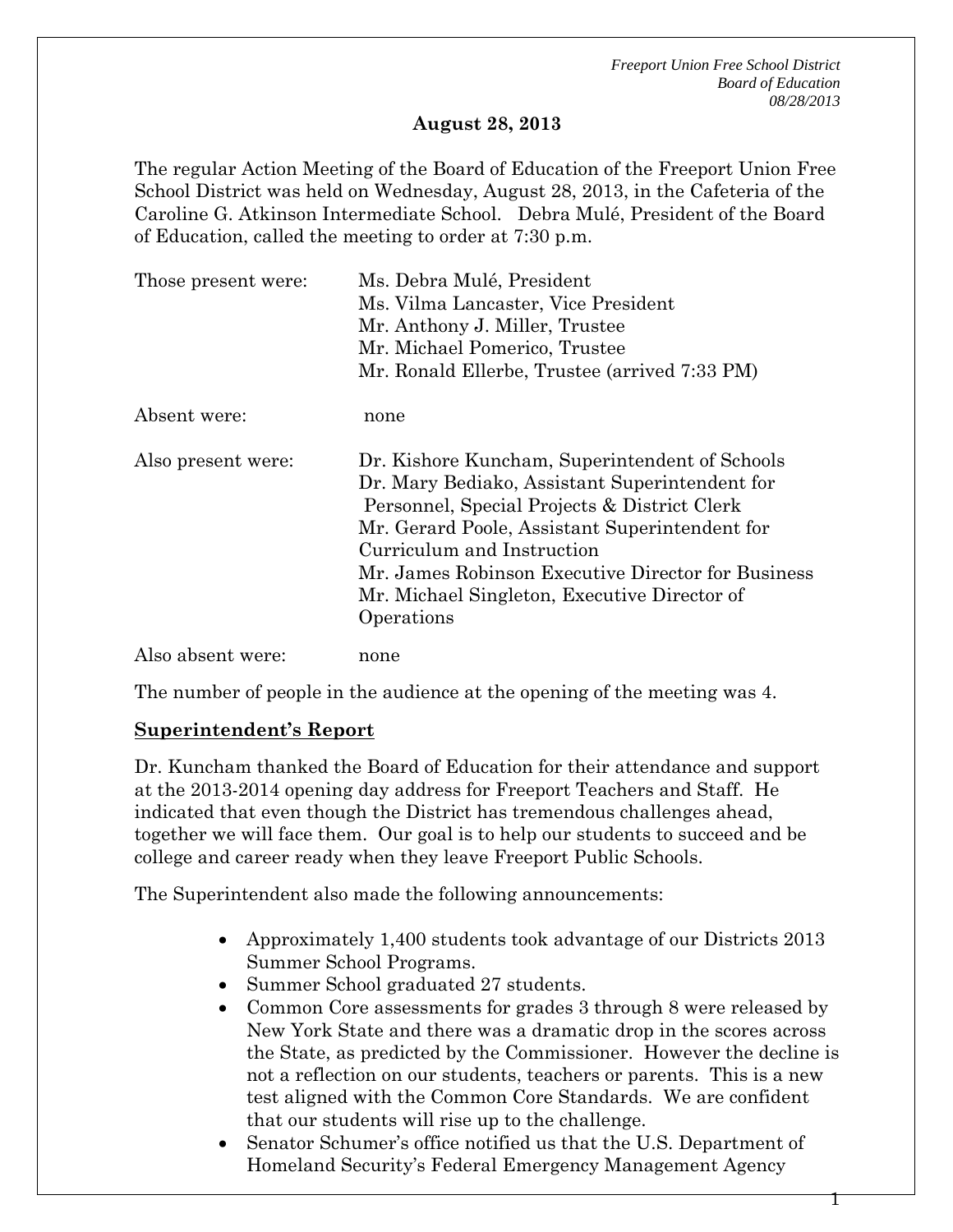(FEMA) is announcing a Federal grant for the State of New York associated with Hurricane Sandy. This award to Freeport Schools is in the amount of \$1.35 million and represents a Federal Cost Share of 90% of allowable expenses associated with the restoration and remediation work conducted at the Giblyn School in the aftermath of Hurricane Sandy.

- Senator Fuschillo has also advised us that \$30,000 in NYS funding for our District has been approved. This funding is to help defray the cost of enhancing the security system with a keyless door entry system.
- Employee Pension contribution rates for fiscal year 2014-2015 for the Employees Retirement System is expected to drop from 20.9% to 20.1%.

Dr. Kuncham thanked the Custodial staff that worked over the summer to meet the deadlines. We had extraordinary support to prepare the buildings for the opening of school. Mr. Tom Fucci, Director of Facilities and the Custodial staff made our buildings ready for the return of the staff and students. Thank you to all.

# **Questions from the Public**

The public was given the opportunity to address the Board of Education. Each speaker was allowed to address the Board for four minutes on the Agenda only. The Board and administration addressed the comments from the public.

# **Items for Action**

On a motion by Mr. Pomerico and a second by Mr. Ellerbe the following items were approved on a Consent Agenda. The vote was unanimous, Ellerbe, Lancaster, Miller, Mulé and Pomerico.

# **Acceptance of the Minutes**

**BE IT RESOLVED** that the Board of Education of the Freeport Union Free School District hereby accepts the minutes of the following meetings as written: July 18, 2013

# **Leave of Absence**

**BE IT RESOLVED**, that the Board of Education of the Freeport Union Free School District hereby grants a request for leave of absence as listed below:

**Laila Schmutzler**, Registered Nurse, effective September 1, 2013 through January 31, 2014, for child care.

**Andrea Parisi**, Reading Teacher, effective August 28, 2013 through October 29, 2013, for child care and FMLA.

**Michelle DiGiovanni,** Elementary Teacher, effective August 28, 2013 through September 30, 2013, for child care and FMLA.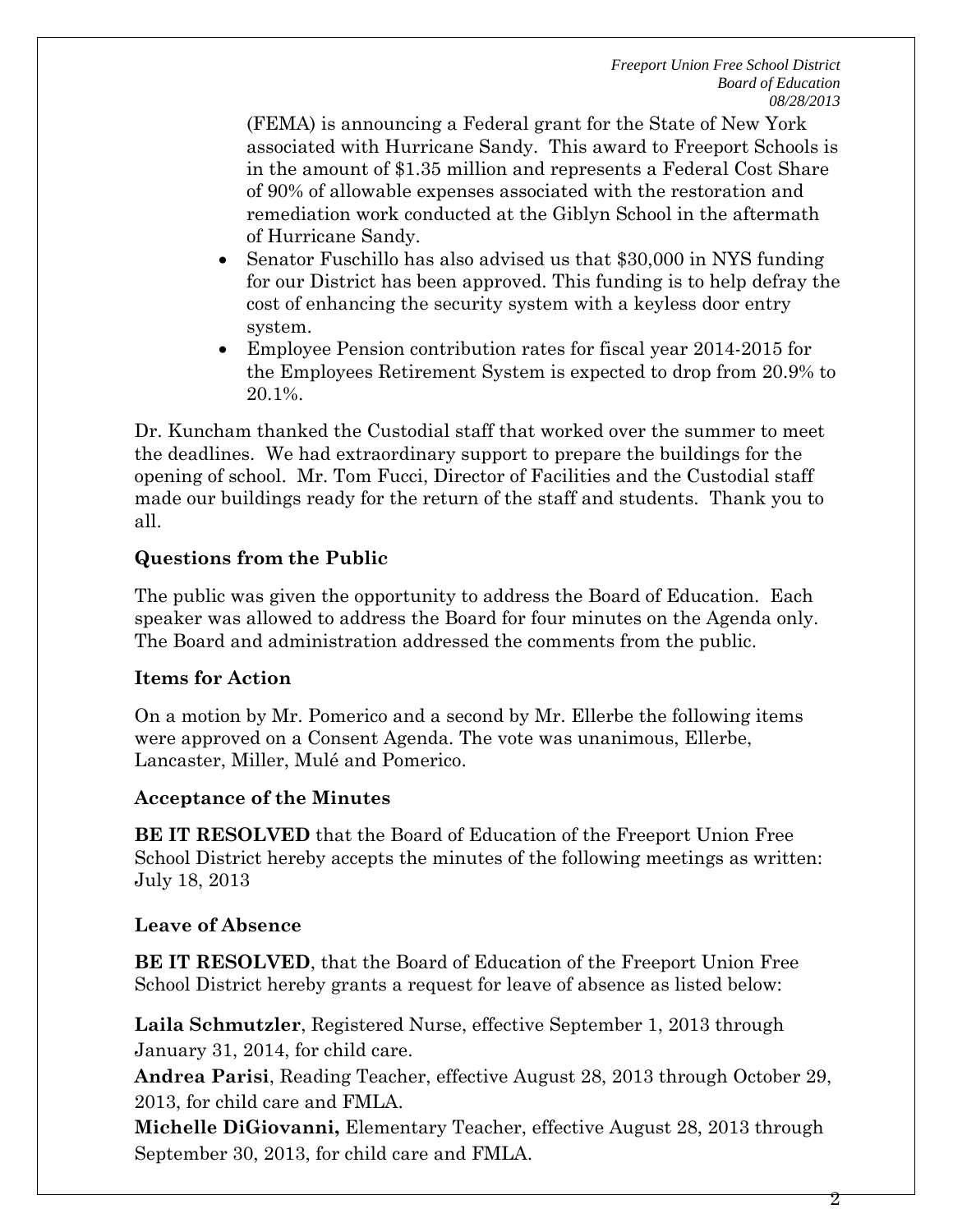*Freeport Union Free School District Board of Education 08/28/2013* 

**Pedro Burgess,** Cleaner, effective April 8, 2013 extended through September 15, 2013, for health reasons.

**Jaclyn Leahy,** Speech Teacher, effective April 22, 2013 extended through September 29, 2013, for health reasons.

**Beverly Harper-Lewis,** full-time Teaching Assistant, effective August 28, 2013 through February 1, 2014, for student teaching.

**Lauren Muchnick**, Elementary Teacher, effective August 28, 2013 through January 31, 2014, for child care.

### **Change of Status**

**BE IT RESOLVED,** that the Board of Education of the Freeport Union Free School District hereby approves the following change of status as listed below:

**Miladys Pena,** Food Service Helper, change of status from 5 hours per day to 6 hours per day, (replacing M. Marine, resigned) compensation will now be \$16,765.14, effective September 1, 2013.

**Shirma John,** Food Service Helper, change of status from 4 hours per day to 5 hours per day, (replacing M. Pena, change of status) compensation will now be \$14,439.25, effective September 1, 2013.

**Daisy Smith,** Food Service Helper, change of status from 4 hours per day to 6 hours per day, (replacing D. Galgano, retired)compensation will now be \$15,975.24, effective September 1, 2013.

**Diane Cassidy,** Teaching Assistant, change of status from part-time to full-time (replacing R. Stansfield, resigned) effective September 1, 2013, anticipated tenure date is September 1, 2016, compensation will now be \$20,432.10, assignment: Atkinson.

**Maria Rivera**, Foreign Language Teacher, change of status from full-time to 2/5, for the 2013-2014 school year, compensation will be \$41,126.40, assignment: FHS.

# **Resignation of Staff**

**BE IT RESOLVED**, that the Board of Education of the Freeport Union Free School District hereby accepts the letter(s) of resignation from the following staff member(s) as listed below:

**Maximina Marine**, Food Service Helper (6 Hour), effective August 31, 2013, to accept another position in the District.

**Lauren Webb**, Social Studies Teacher, effective August 5, 2013, for personal reasons.

**Jetster Bates**, part-time Teaching Assistant, effective August 9, 2013, to accept a teaching position in another state.

**Jill Hayden,** full-time Teaching Assistant, effective August 16, 2013, for personal reasons.

**Jessica McCarson,** full-time Teaching Assistant, effective August 16, 2013, to accept a teaching position out of District.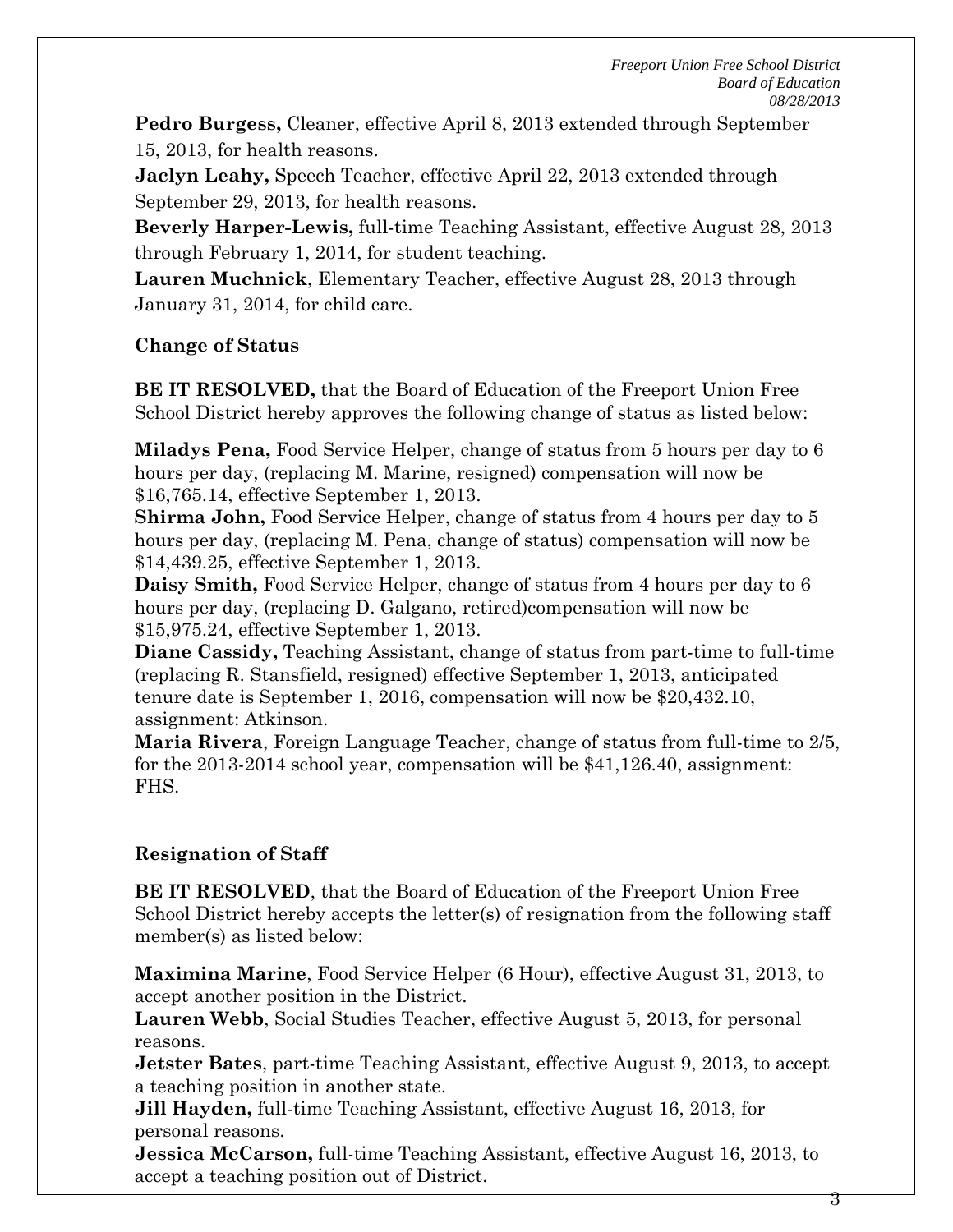# **Appointment of Instructional Staff - Probationary**

**BE IT RESOLVED**, that the Board of Education of the Freeport Union Free School District, upon the recommendation of the Superintendent, hereby appoints the individuals listed in the attached Appointment of Staff Report - Temporary, in accordance with the rules of the Board of Regents. These individuals shall possess appropriate certification allowing them to serve as teachers in the public schools of New York.

**Matthew Cellan**, Physical Education Teacher, (replacing D. Wahlers, retired) a probationary appointment effective September 1, 2013 with an expected tenure date of February 4, 2016. Compensation will be on step 1-1B of the U4C Schedule at \$55,130. Assignment: Atkinson.

### **Appointment of Instructional Staff - Temporary**

**BE IT RESOLVED**, that the Board of Education of the Freeport Union Free School District, upon the recommendation of the Superintendent, hereby appoints the individuals listed in the following Appointment of Staff Report - Temporary, in accordance with the rules of the Board of Regents. These individuals shall possess appropriate certification allowing them to serve as teachers in the public schools of New York.

**Wendy Lindner**, Coordinator for The German Experience, a temporary appointment for the 2013-14 school year. Compensation will be a stipend of \$1,750.

**Richard Sells**, Coordinator for The German Experience, a temporary appointment for the 2013-14 school year. Compensation will be a stipend of \$1,750.

**Dana Berner**, Permanent Substitute, a temporary appointment effective September 1, 2013 through June 27, 2014. Compensation for this will be at the Substitute Pay Rate of \$125 per day. Assignment: New Visions.

**Melanie Cummings,** Permanent Substitute, a temporary appointment effective September 1, 2013 through June 27, 2014. Compensation for this will be at the Substitute Pay Rate of \$125 per day. Assignment: Archer.

**Jacqueline Capobianco**, Permanent Substitute, a temporary appointment effective September 1, 2013 through June 27, 2014. Compensation for this will be at the Substitute Pay Rate of \$125 per day. Assignment: Archer.

**Danielle Barry**, Permanent Substitute, a temporary appointment effective September 1, 2013 through June 27, 2014. Compensation for this will be at the Substitute Pay Rate of \$125 per day. Assignment: Giblyn.

**Dolores Miller,** Permanent Substitute, a temporary appointment effective September 1, 2013 through June 27, 2014. Compensation for this will be at the Substitute Pay Rate of \$125 per day. Assignment: Atkinson.

**Jillian Onorato**, Permanent Substitute, a temporary appointment effective September 1, 2013 through June 27, 2014. Compensation for this will be at the Substitute Pay Rate of \$125 per day. Assignment: Atkinson.

**Eric Ligon**, Permanent Substitute, a temporary appointment effective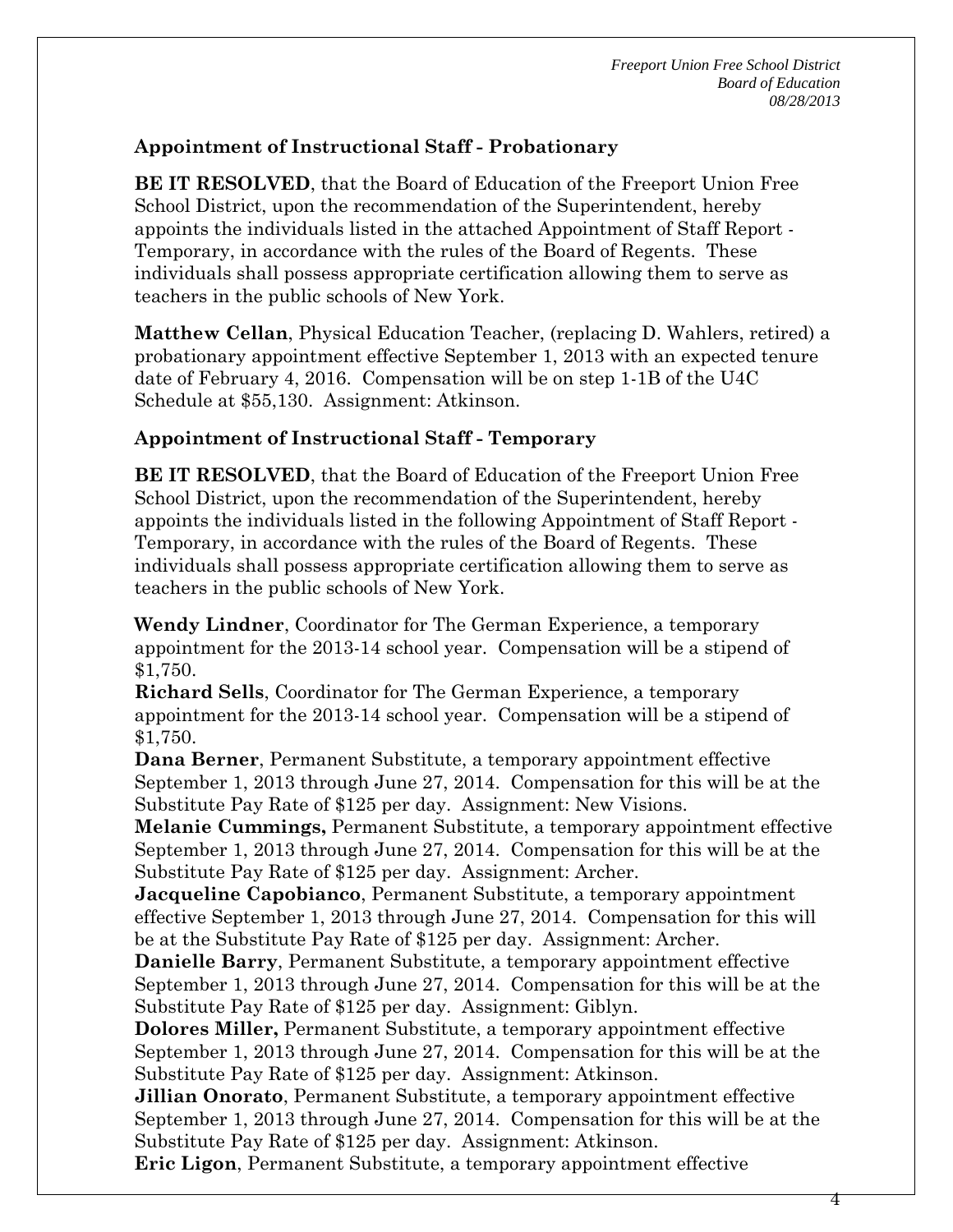*Freeport Union Free School District Board of Education 08/28/2013* 

September 1, 2013 through June 27, 2014. Compensation for this will be at the Substitute Pay Rate of \$125 per day. Assignment: Atkinson.

**Allison Bowers,** Permanent Substitute, a temporary appointment effective September 1, 2013 through June 27, 2014. Compensation for this will be at the Substitute Pay Rate of \$125 per day. Assignment: Giblyn.

### **Appointment of Non-Instructional Staff**

**BE IT RESOLVED**, that the Board of Education of the Freeport Union Free School District hereby appoints the individuals as listed, in accordance with Civil Service Rules and Regulations.

**Susan Camille Trenkle,** Typist Clerk, (return from Preferred Eligibility List, replacing S. Walsh, retired), effective July 31, 2013, compensation will be \$38,029 according to the Clerical Salary Schedule. Assignment: Archer.

**Amanda McLean,** Food Service Helper, (4 hour) a probationary appointment effective September 1, 2013 for a period of 26 weeks upon Civil Service approval. Compensation will be according to the Cafeteria Schedule at \$10,237.60. Assignment: Atkinson.

**Vivian Buckles**, Food Service Helper, (4 hour) a probationary appointment effective September 1, 2013 for a period of 26 weeks upon Civil Service approval. Compensation will be according to the Cafeteria Schedule at \$10,237.60. Assignment: Archer.

**Veronica Morales**, Food Service Helper, (4 hour) a probationary appointment effective September 1, 2013 for a period of 26 weeks upon Civil Service approval. Compensation will be according to the Cafeteria Schedule at \$10,237.60. Assignment: Giblyn.

**Lorraine Quintanilla**, Registered Nurse, (return from excessing, replacing L. Schmutzler, LOA), appointment effective September 1, 2013. Compensation will be according to the Registered Nurse Salary Schedule at \$43,772. Assignment: Atkinson/FHS.

**Maximina Marine**, Assistant Cook, (replacing M. Calidonio, retired) a probationary appointment effective September 1, 2013 for a period of 26 weeks upon Civil Service approval. Compensation will be according to the Cafeteria Salary Schedule at \$24,873.84. Assignment: FHS.

**Mary Ann Ross,** Administrative Assistant, temporary appointment at a daily rate of \$350, not to exceed 15 days.

# **Appointment of Fall Coaching Staff**

**BE IT RESOLVED,** that the Board of Education of the Freeport Union Free School District, hereby appoints the individuals for coaching positions as attached. These individuals shall possess appropriate certification allowing them to serve as coaches in the public schools of New York.

| <b>Fall 2013</b>     |                      |  |          |
|----------------------|----------------------|--|----------|
| <b>Coaches Names</b> | Position             |  | Salary   |
| Mulfinger, William   | Modified Badminton   |  | 3,697.00 |
| Kolodny, Laurie      | Varsity Cheerleading |  | 3,910.00 |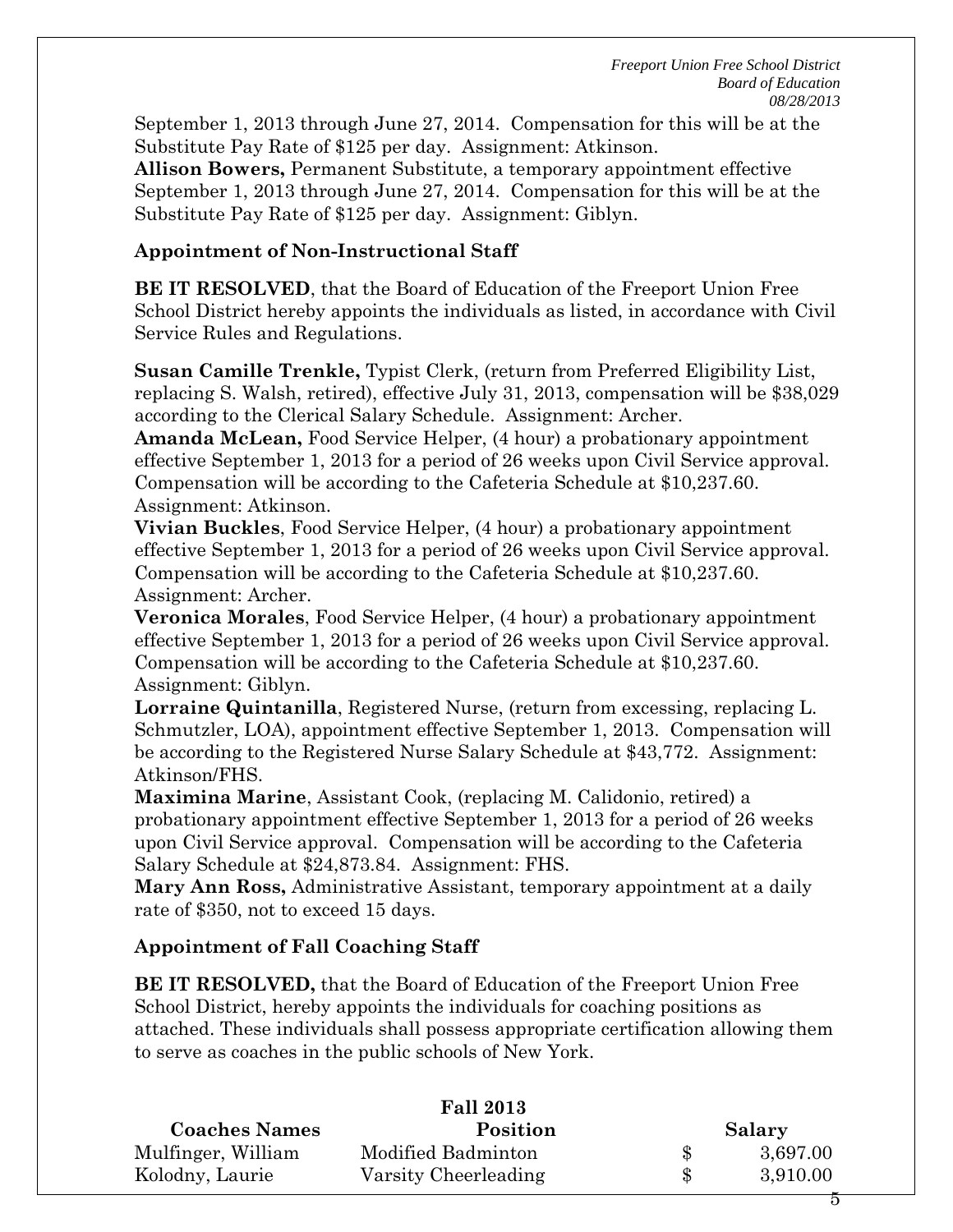|                        |                             | 00/20/201J     |
|------------------------|-----------------------------|----------------|
| Gayle, Cheryl          | J.V. Cheerleading Asst.     | \$<br>3,098.00 |
| Sasso, Nina            | Modified Cheerleading       | \$<br>2,537.00 |
| Gilreath, Charles      | Varsity Cross Country       | \$<br>5,517.00 |
| Blount, Eric           | Coed Modified Cross Country | \$<br>4,016.00 |
| Cellan, Russell        | Varsity Head Football       | \$<br>9,699.00 |
| Smith, Kirtland        | Varsity Asst. Football      | \$<br>6,748.00 |
| Elmore, Toby           | Varsity Asst. Football      | \$<br>6,748.00 |
| Jones, Jimmy           | Varsity Asst. Football      | \$<br>6,748.00 |
| Retzlaff, Arthur       | J.V. Head Football          | \$<br>6,748.00 |
| Halvorsen, Timothy     | J.V. Asst. Football         | \$<br>6,748.00 |
| Halvorsen Jr., Timothy | J.V. Asst. Football         | \$<br>6,748.00 |
| Gordon, David          | Modified Head Football      | \$<br>5,804.00 |
| DeBonis, Robert        | Modified Asst. Football     | \$<br>4,595.00 |
| Allen, Kevin           | Modified Asst. Football     | \$<br>4,595.00 |
| Banegas, German        | Boys' Varsity Soccer        | \$<br>7,049.00 |
| May, Anthony           | Boys' J.V. Soccer           | \$<br>5,207.00 |
| Timmes, Bill           | Boys' Modified Soccer       | \$<br>4,512.00 |
| Roberts, Tracie        | Girls' Varsity Soccer       | \$<br>7,049.00 |
| Vidalon, Vanessa       | Girls' J.V. Soccer          | \$<br>5,207.00 |
| Bivona, Christina      | Girls' Modified Soccer      | \$<br>4,512.00 |
| Murphy, Carole         | Girls' Varsity Swimming     | \$<br>7,300.00 |
| Hendrickson, Linda     | Girls' Varsity Tennis       | \$<br>5,182.00 |
| Thom, Timothy          | Girls' Varsity Volleyball   | \$<br>6,241.00 |
| Martelo, Jose          | Girls' J.V. Volleyball      | \$<br>4,245.00 |
| Puricelli Jr., Charles | <b>Fall Weight Training</b> | \$<br>2,116.00 |
| Zito, George           | Athletic Trainer            | \$<br>6,663.00 |
|                        |                             |                |

#### **Appointment of the Central Treasurer**

**BE IT RESOLVED,** that the Board of Education of the Freeport Union Free School District hereby appoints Betsy Funch as the Central Treasurer for Student Organizations effective July 1, 2013 through June 30, 2014. Compensation will be \$5,329.

### **CSE/CPSE Minutes**

**BE IT RESOLVED,** that the Board of Education of the Freeport Union Free School District hereby accepts the minutes of the meetings of the Committees on Special Education and Preschool Special Education for the following dates: May 6, 9, 16, 17, 21, 22, 23, 24, 28, 29, 30, 31, 2013 June 3, 4, 5, 6, 7, 11, 12, 13, 14, 17, 18, 19, 20, 21, 24, 2013 July 11, 16, 19, 22, 24, 31, 2013 August 6, 2013

### **Other Items for Action**

On a motion by Mr. Ellerbe and a second by Mr. Miller the following item was approved:

### **Appointment of Administrative Staff**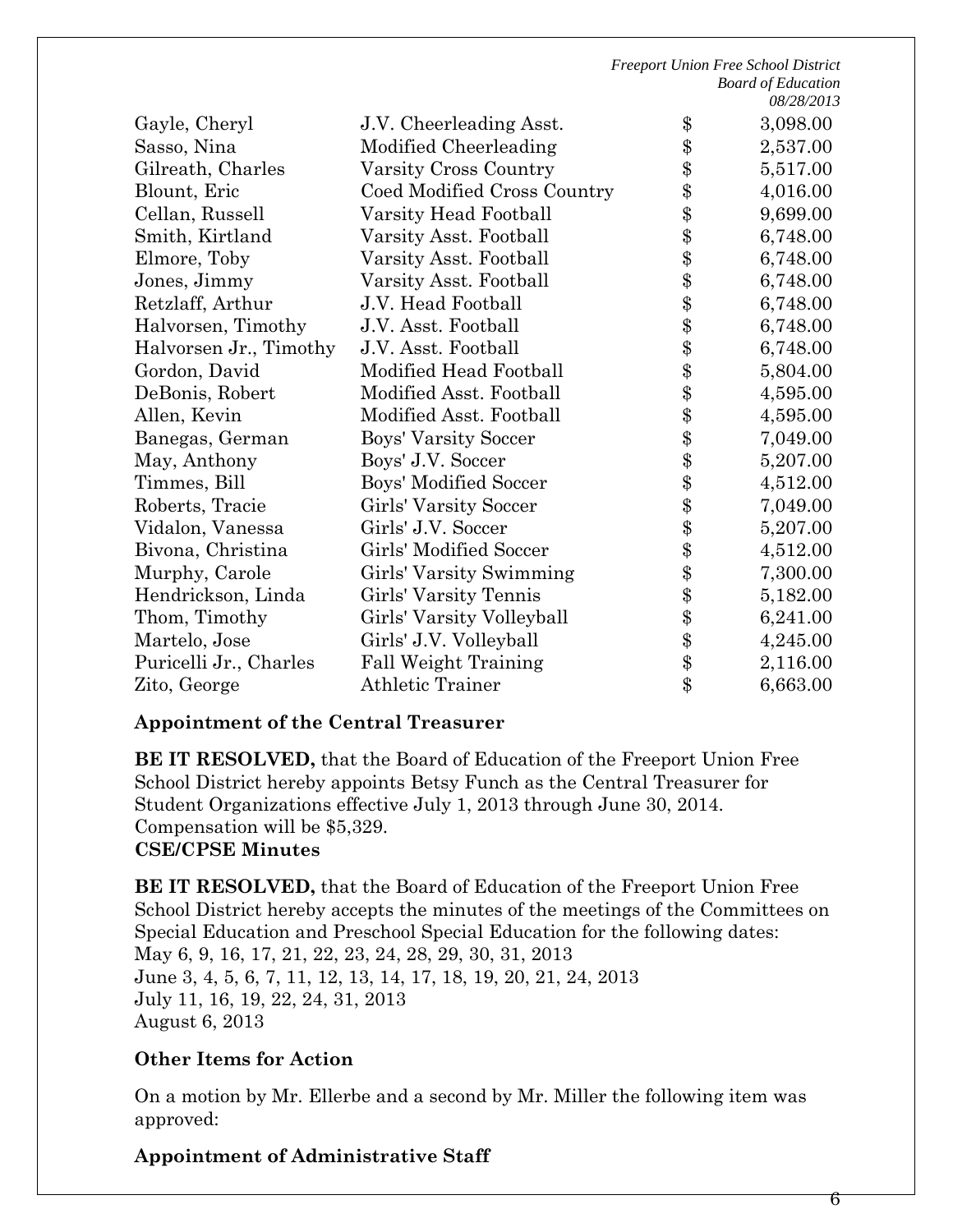**BE IT RESOLVED** that the Board of Education of the Freeport Union Free School District, upon the recommendation of the Superintendent, hereby appoints **Rong Miao** to the position of Assistant Business Administrator (replacing Susan Maddi, resigned), as a probationary employee effective September 16, 2013 through September 16, 2016. The tenure area in which **Rong Miao** shall serve is "Assistant Business Administrator", a district wide tenure area. Compensation will be \$115,000.

The vote was unanimous, Ellerbe, Lancaster, Miller, Mulé and Pomerico.

On a motion by Ms. Lancaster and a second by Mr. Miller the following item was approved:

### **Retirement of Staff**

**BE IT RESOLVED,** that the Board of Education of the Freeport Union Free School District hereby accepts the letter of resignation for the purpose of retirement from the following staff member as listed:

**Myrta Aviles**, Senior Typist Clerk, effective August 19, 2013, after serving the children of Freeport for more than 7 years.

**Denise Fagan**, full-time Teaching Assistant, effective August 1, 2013, after serving the children of Freeport for more than 18 years.

The vote was unanimous, Ellerbe, Lancaster, Miller, Mulé and Pomerico.

On a motion by Mr. Miller and a second by Mr. Pomerico the following item was approved:

# **Approval of Consultants**

**BE IT RESOLVED,** that the Board of Education hereby approve the agreement between the following consultant and the Freeport Union Free School District, as per the attached list for; and

**BE IT FURTHER RESOLVED**, that the Board of Education authorizes the Superintendent (or his designee) to execute said agreements on its behalf.

| Consultant   | <b>Schools</b> | <b>Services Provided</b>         | Costs for | <b>Funding Source</b> |
|--------------|----------------|----------------------------------|-----------|-----------------------|
|              |                |                                  | 2013-14   |                       |
| Carol Masin, | Atkinson,      | $(10 \text{ days})$ Professional | \$7500.00 | Title IIa             |
| Consultant   | Dodd           | Development in                   |           |                       |
|              |                | Wilson Language                  |           |                       |
|              |                | Services : Just Words            |           |                       |
|              |                | Reading Intervention             |           |                       |
|              |                | Program/Foundations              |           |                       |
|              |                | (reading teachers,               |           |                       |
|              |                | resource Room                    |           |                       |
|              |                | teachers)                        |           |                       |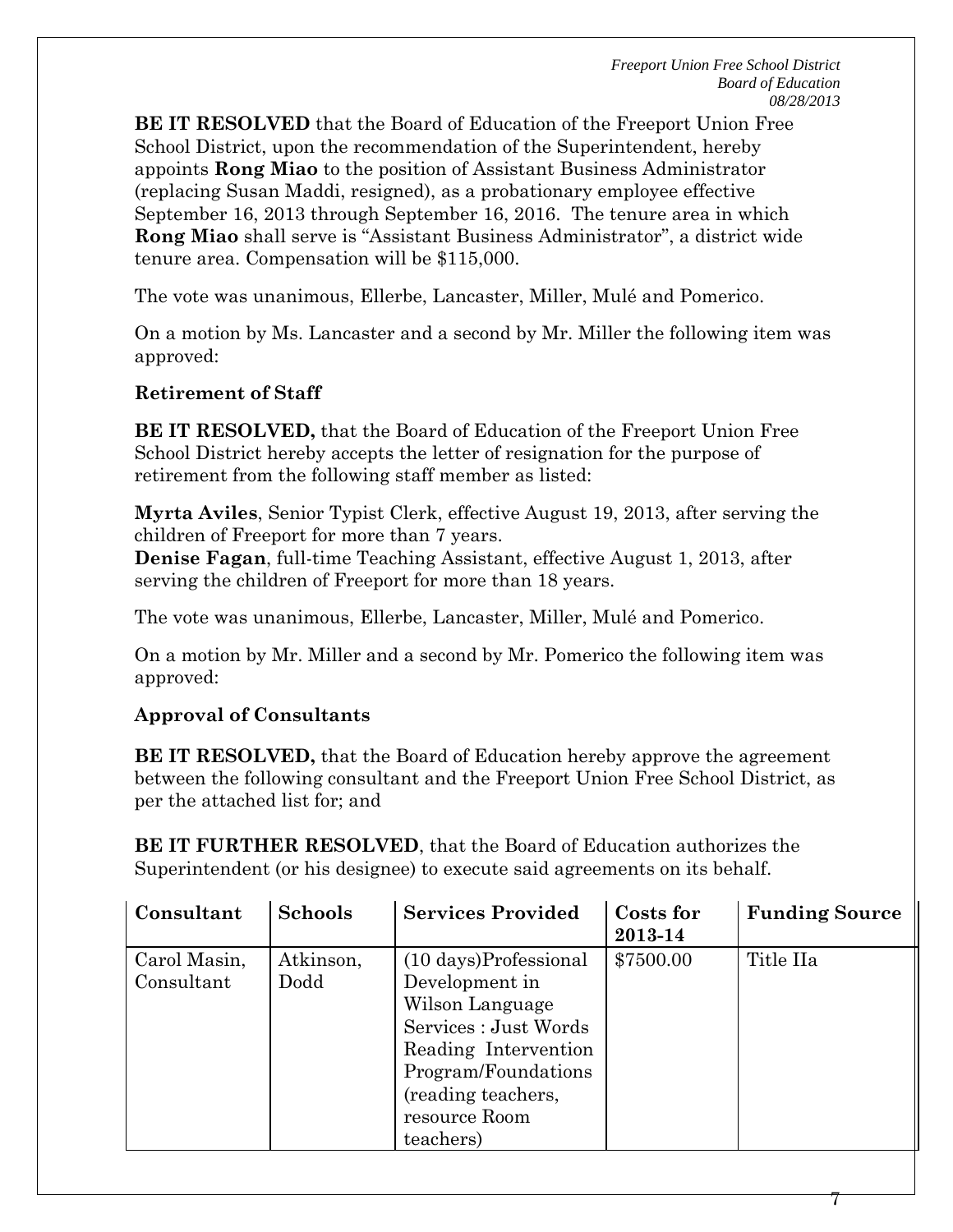|                                          |                                                                       |                                                                                                                                           | <b>Freeport Union Free School District</b><br><b>Board of Education</b><br>08/28/2013 |                                               |
|------------------------------------------|-----------------------------------------------------------------------|-------------------------------------------------------------------------------------------------------------------------------------------|---------------------------------------------------------------------------------------|-----------------------------------------------|
| Heinemann<br>Professional<br>development | Archer,<br>Giblyn,                                                    | (6 days) Professional<br>Development In<br>Levelled Literacy<br>Intervention Program<br>for $K-4$ (reading<br>teachers)                   | \$16,800.00                                                                           | Title IIa                                     |
| Luisa L.<br>Costa, Ph.D.                 | Columbus,<br>Archer,<br>Bayview,<br>Giblyn, and<br><b>New Visions</b> | Dual Language<br>Education; applying<br>SIOP strategies                                                                                   | \$11,000                                                                              | Title III, Part A                             |
| Estrada-Parris<br>L.L.C                  | All                                                                   | Aligning ESL/Bilingual<br>Curriculum to the<br>Common Core                                                                                | \$6,000                                                                               | Title III, Part A                             |
| Cell Motion<br>Laboratories              | Archer,<br>Bayview,<br>Giblyn, New<br>Visions,                        | 32 Days of Hands-On<br>Science Lessons for<br>Students<br>Professional<br>Development Sessions<br>for up to 20 teachers<br>at each school | \$46,945                                                                              | $21st$ Community<br>Learning Centers<br>Grant |

The vote was unanimous, Ellerbe, Lancaster, Miller, Mulé and Pomerico.

On a motion by Mr. Pomerico and a second by Mr. Ellerbe the following item was approved:

# **Approval of the Revised 2013-2014 Code of Conduct**

**BE IT RESOLVED,** that the Board of Education of the Freeport Union Free School District hereby adopts the District-wide Code of Conduct for the 2013 – 2014 School Year.

The vote was unanimous, Ellerbe, Lancaster, Miller, Mulé and Pomerico.

On a motion by Mr. Ellerbe and a second by Ms. Lancaster the following item was approved:

# **Roll-Over of the 2012-2013 APPR Plan**

**WHEREAS**, the District has been unable to reach final agreement on a 2013- 2014 Annual Professional Performance Review (APPR) Plan; and **WHEREAS**, the New York State Education Department requires that the District submit an Implementation Certification Form by August 30, 2013 regarding the status of its APPR Plan for the 2013-2014 school year; **NOW, THEREFORE, BE IT RESOLVED**, that the Board of Education of the Freeport Union Free School District hereby authorizes the President of the Board of Education and the Superintendent of Schools to execute the Implementation Certification Form for the District's 2013-2014 APPR Plan, which form shall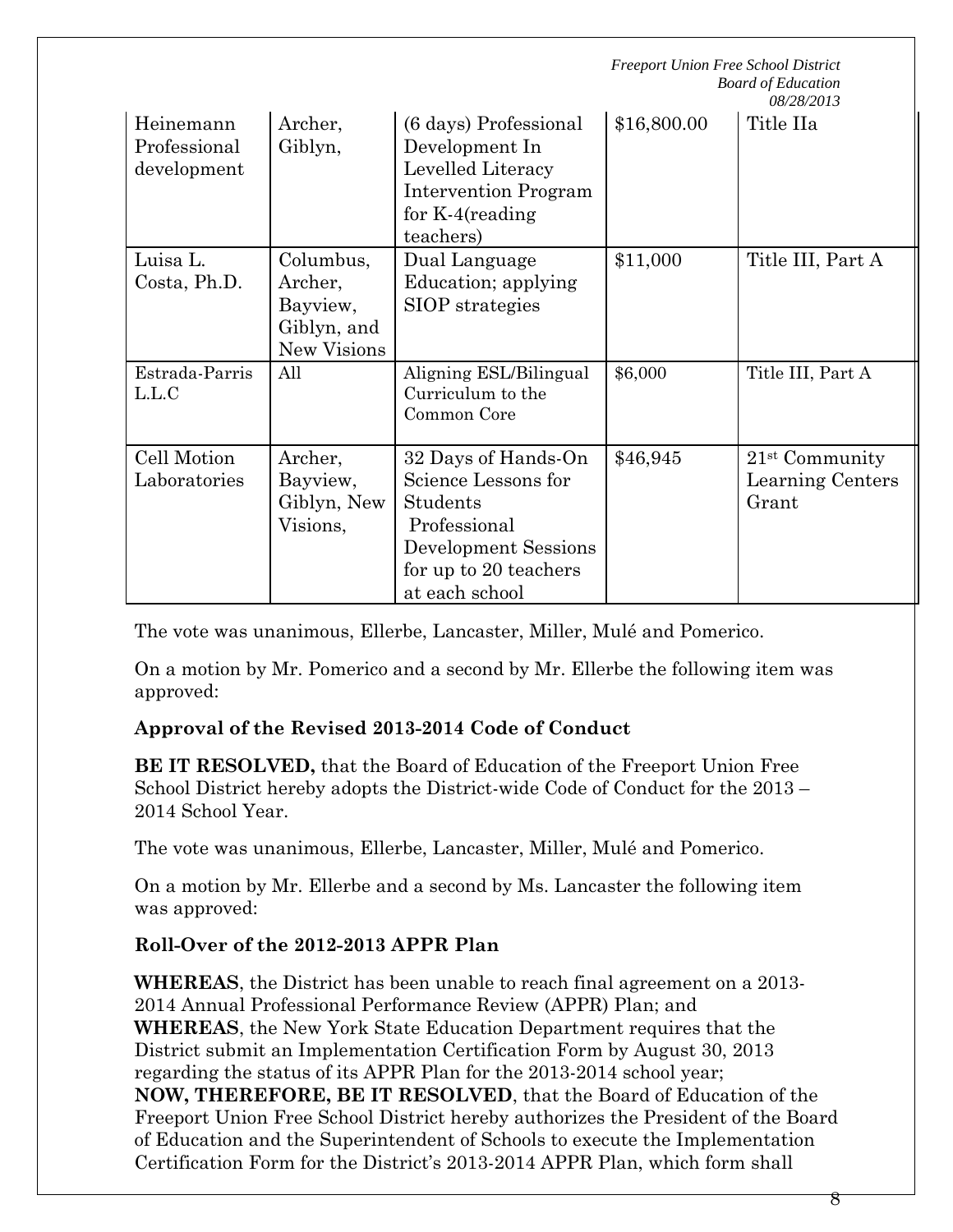certify that the District's current APPR Plan in effect for the 2012-2013 school year shall remain in effect until a subsequent plan is agreed to; and **BE IT FURTHER RESOLVED**, that the Board of Education authorizes the Superintendent of Schools or his or her designee to submit this form to the State Education Department.

The vote was unanimous, Ellerbe, Lancaster, Miller, Mulé and Pomerico.

On a motion by Ms. Lancaster and a second by Mr. Miller the following item was approved:

# **Approval of Budget Transfers-General Fund**

**BE IT RESOLVED**, that the Board of Education of the Freeport Union Free School District here by approves the attached Budget Transfer within the General Fund for the year ending June 30, 2013 and August 2013.

The vote was unanimous, Ellerbe, Lancaster, Miller, Mulé and Pomerico.

On a motion by Mr. Miller and a second by Mr. Pomerico the following item was approved:

### **Approval of Transportation Contract Extensions**

**BE IT RESOLVED**, that the Freeport Union Free School District hereby approves an annual extension of the transportation contract with First Student, WE Transport and ACME Bus Corporation with an increase to be approved by the New York State Education Department based upon the approved annual increase in the Consumer Price Index for the 2013-2014 School Year.

The vote was unanimous, Ellerbe, Lancaster, Miller, Mulé and Pomerico.

On a motion by Mr. Pomerico and a second by Mr. Ellerbe the following item was approved:

### **Acceptance of Donations from Various Organizations for Leo F. Giblyn School**

**BE IT RESOLVED**, that the Board of Education of the Freeport Union Free School District hereby accepts the generous donation in the amount of \$1,000, from East Meadow High School, for the Leo F. Giblyn School, to be used for Super Storm Sandy relief.

**BE IT ALSO RESOLVED**, that the Board of Education of the Freeport Union Free School District hereby accepts the generous donation in the amount of \$350 from Howard Lederer (Parent), for the Leo F. Giblyn School, to be used for Super Storm Sandy relief.

**BE IT FURTHER RESOLVED**, that the Board of Education of the Freeport Union Free School District hereby accepts the generous donation of \$5,000 from Alpha Kappa Alpha Sorority, Inc., Theta Iota Omega Chapter in conjunction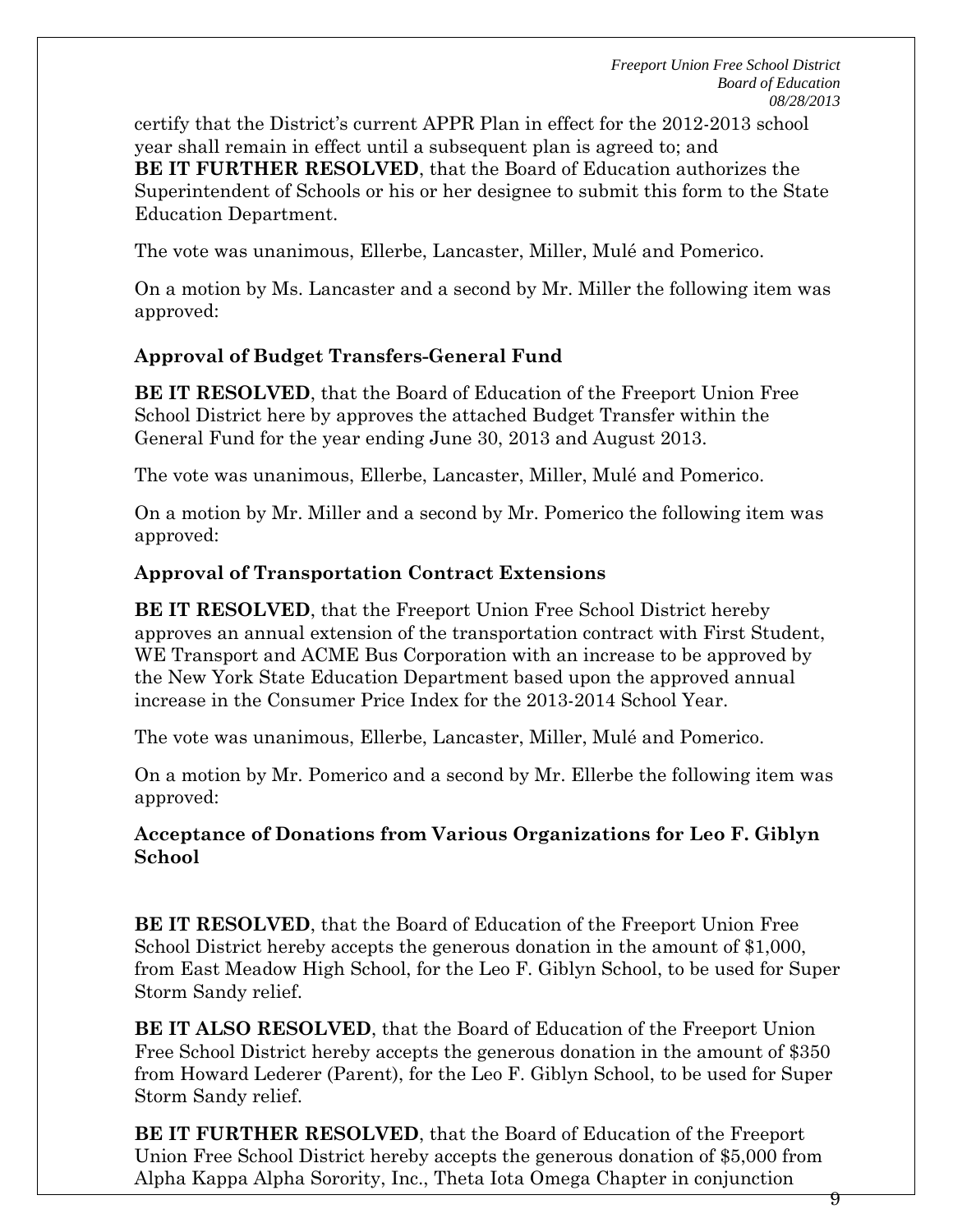with New York Life Insurance Co., for the Leo F. Giblyn School to be used for Super Storm Sandy relief.

The vote was unanimous, Ellerbe, Lancaster, Miller, Mulé and Pomerico.

On a motion by Mr. Ellerbe and a second by Mr. Miller the following item was approved:

# **Ratification of a Memorandum of Agreement**

**BE IT RESOLVED**, that the Board of Education of the Freeport Union Free School District hereby ratifies the Memorandum of Agreement between the Civil Service Employees Association, Inc., Local 1000, AFSCME and its Freeport Non-Teaching Unit (Custodial Unit) and the Freeport Union Free School District dated July 8, 2013. This agreement is effective and covers the period of July 1, 2010 through June 30, 2014.

**BE IT ALSO RESOLVED**, that the Board of Education of the Freeport Union Free School District hereby authorizes the Superintendent of Schools to sign said agreement.

The vote was unanimous, Ellerbe, Lancaster, Miller, Mulé and Pomerico.

On a motion by Ms. Lancaster and a second by Mr. Miller the following item was approved:

# **Rescinding of an Affordable Care Action**

**WHEREAS**, on or about July 2, 2013, the Board of Education of the Freeport Union Free School District established standard measurement, administrative and stability look-back periods for its ongoing employees in order to determine full-time status of such employees in accordance with the proposed regulations under Patient Protection and Affordable Care Act; and

**WHEREAS**, a material change in circumstances has arisen concerning this matter; and

**WHEREAS**, the U.S. Department of the Treasury has delayed certain provisions of the Patient Protection and Affordable Care Act relevant to the establishment of the look-back periods,

**NOW, THEREFORE, BE IT RESOLVED**, that the Board of Education rescinds the resolution adopting the standard measurement, administrative and stability look-back periods for its ongoing employees which was approved by the School District on July 2, 2013.

The vote was unanimous, Ellerbe, Lancaster, Miller, Mulé and Pomerico.

On a motion by Mr. Miller and a second by Ms. Lancaster the following item was approved:

**Approval of SEQRA in Connection with the Emergency Steam Pipe Repair**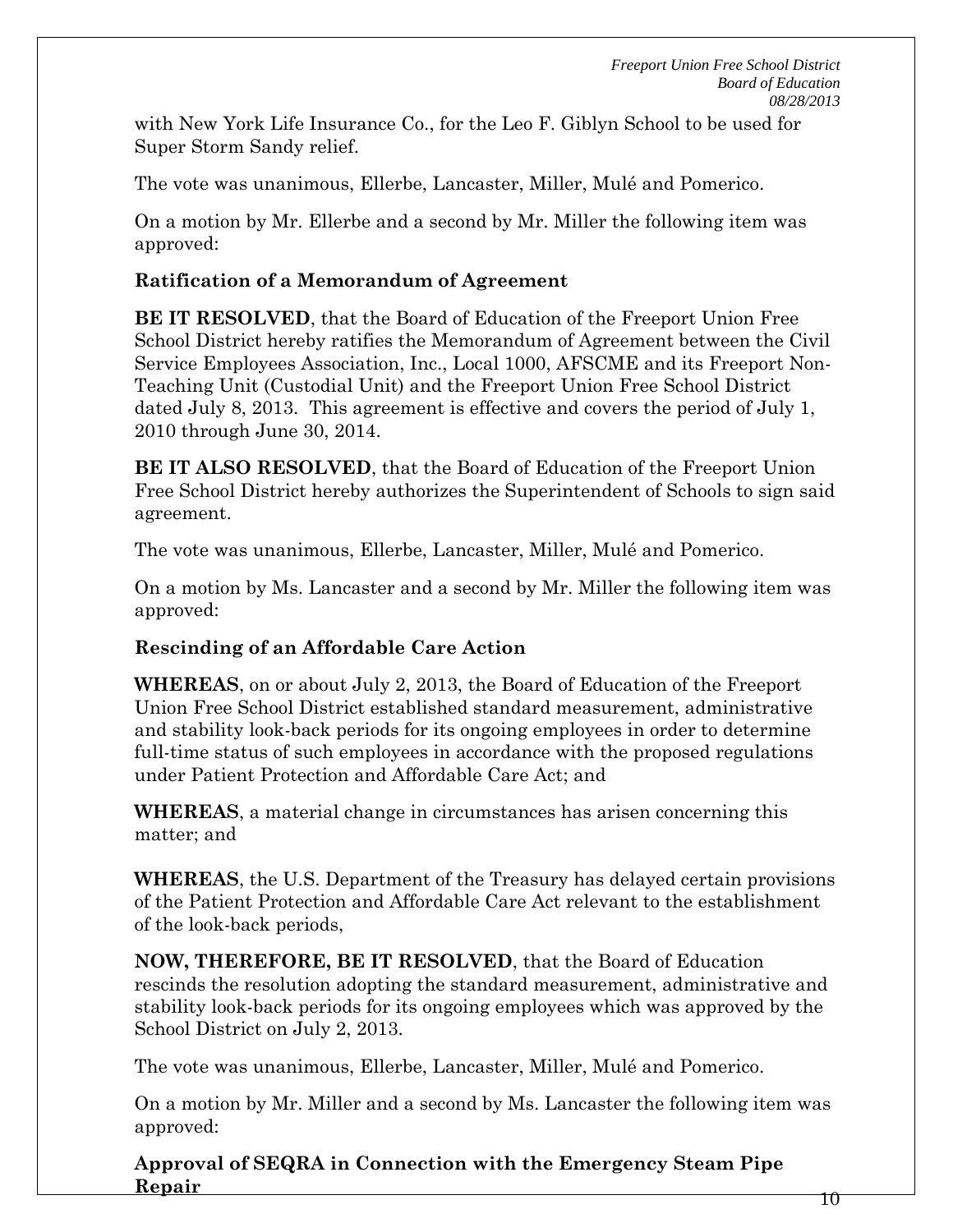**WHEREAS**, the Board of Education of the Freeport Union Free School District desires to embark upon an emergency repair project, to wit: Removal/replacement of portions of existing steam pipes in the Freeport High School Cafeteria.

**WHEREAS**, said emergency project is subject to classification under the State Environmental Quality Review Act (SEQRA); and

**WHEREAS**, maintenance or repairs involving no substantial changes in existing structures or facilities are classified as Type II Actions under the current Department of Environmental Conservation SEQRA Regulations (Section 6 NYCRR 617.5 (c) (1)); and

**WHEREAS**, replacement, rehabilitation or reconstruction of a structure or facility, in kind, on the same site, including upgrading buildings to meet building or fire codes, unless such action meets or exceeds any of the thresholds in section 617.4 of this Part are classified as Type II Actions under the current Department of Environmental Conservation SEQRA Regulations (Section 6 NYCRR 617.5 (c) (2)); and

**WHEREAS**, the SEQRA Regulations declare Type II Actions to be actions that have no significant impact on the environment and require no further review under SEQRA; and

**WHEREAS**, the Board of Education, as the only involved agency, has examined all information related to this project and has determined that the emergency project for:

Removal/replacement of portions of existing steam pipes in the Freeport High School cafeteria.

is classified as a Type II Action, which require no further review under SEQRA pursuant to Section 617.5 (c) (1) and 617.5 (c) (2) of the SEQRA Regulations;

**NOW, THEREFORE, BE IT RESOLVED** that the Board of Education of the Freeport Union Free School District hereby declares itself lead agency in connection with the requirements of the State Environmental Quality Review Act (SEQRA); and

**BE IT FURTHER RESOLVED**, that the Board of Education hereby shall forward an official copy of this Resolution to the New York State Education Department together with a copy of the Memorandum of Agreement between the New York State Education Department (SED) and the New York State Office of Parks, Recreation and Historic Preservation (OPRHP) in connection with its request for approval of the above-described emergency project from the New York State Education Department.

The vote was unanimous, Ellerbe, Lancaster, Miller, Mulé and Pomerico.

# **Questions from the Public**

The public was given the opportunity to address the Board of Education. Each speaker was allowed to address the Board for four minutes on any topic.